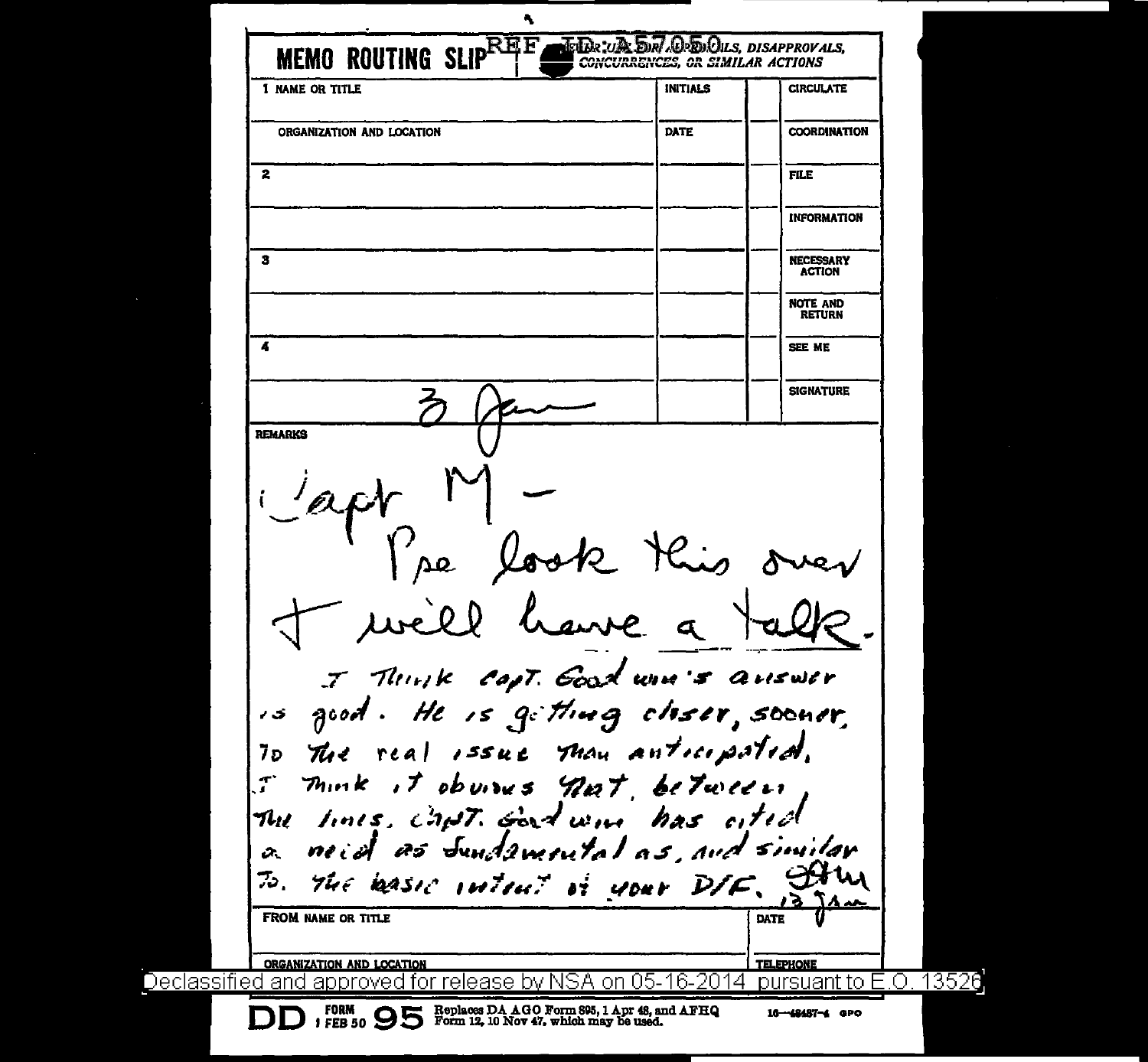| <b>MEMO ROUTIN</b><br><b>1 NAME OR TITLE</b>                                    | <b>INITIALS</b> | <b><i>OR SIMILAR ACTIONS</i></b><br><b>CIRCULATE</b> |
|---------------------------------------------------------------------------------|-----------------|------------------------------------------------------|
| י נה ז                                                                          |                 |                                                      |
|                                                                                 | DATE            | <b>COORDINATION</b>                                  |
| $\mathbf{z}$                                                                    |                 | FILE                                                 |
|                                                                                 |                 | <b>INFORMATION</b>                                   |
| з                                                                               |                 | <b>NECESSARY</b><br><b>ACTION</b>                    |
|                                                                                 |                 | <b>NOTE AND</b><br><b>RETURN</b>                     |
| 4                                                                               |                 | SEE ME                                               |
|                                                                                 |                 | <b>SIGNATURE</b>                                     |
| <b>REMARKS</b><br>The a lecte at 71<br>Comments, et f<br>definite iteras on the | e sau           | .<br>LAnSin                                          |
|                                                                                 | هم              |                                                      |
| disease with 4.<br>FROM NAME OR TITLE                                           |                 | DATE<br>28 DEC 1954                                  |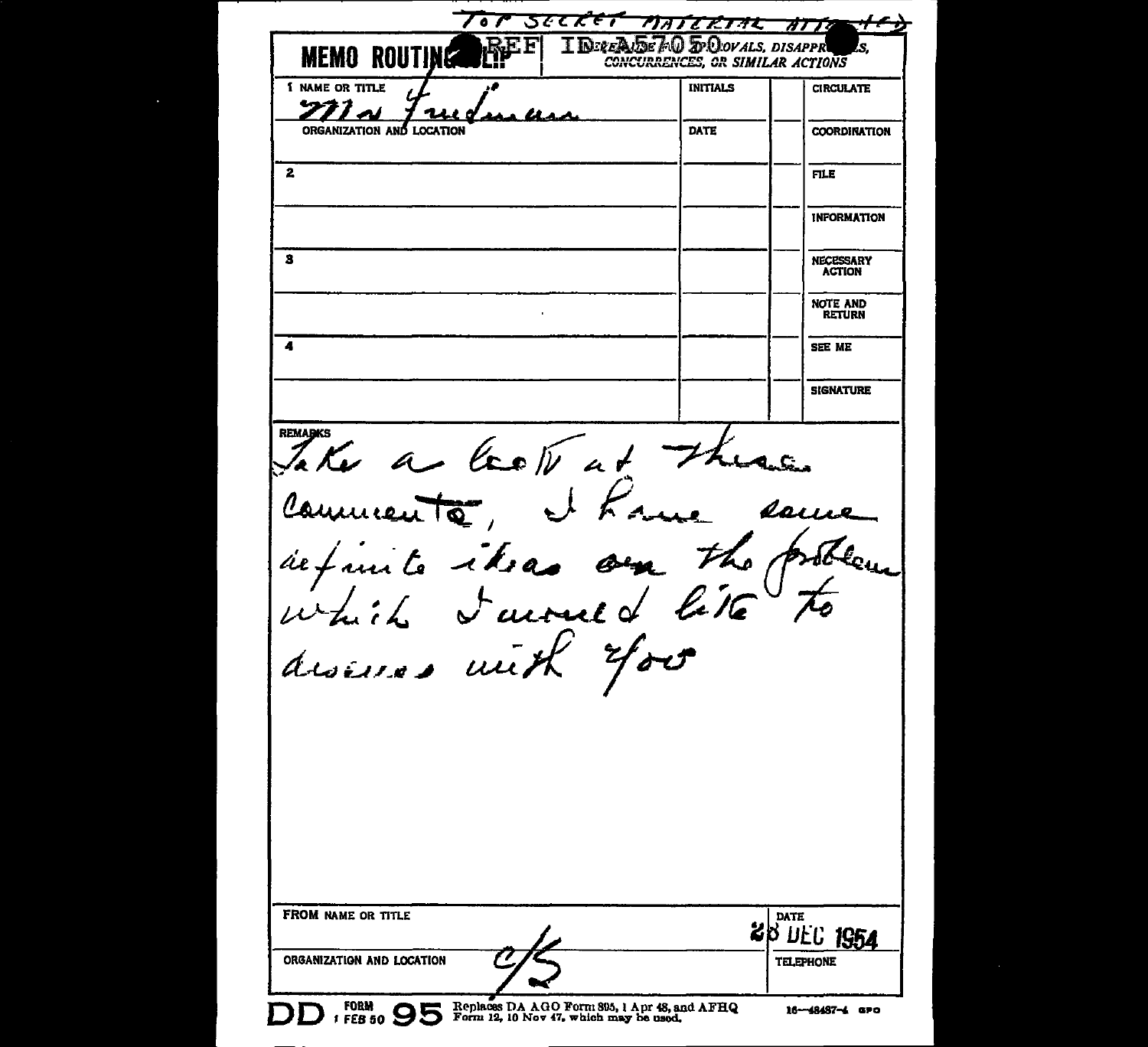STANDARD FORM NO. 64

## **NATH JE ANST (ACL**

Office Memorandum . UNITED STATES GOVERNMENT

**TO** 

 $\cdot$  c/s  $\mathscr{F}$ 

FROM : IG

DATE: 14 December 54

**SUBJECT:** Comments on Mr. Friedman's memo of 3 Nov. 54 on "Compromises of COMINT Due to Ineffective COMSEC".

1. You ask if I have any comments on this either as a result of my trip or otherwise. As a result of my trip I can say categorically, in answer to Friedman's  $6f(1)$ , that the IGs of the Services, including those of the cryptologic agencies, have no effect on COMINT operations except impedance. There are two reasons for this:

- They know nothing about the operational and technical end, and a. hence concentrate their whole attention on Service directives as distinguished from NSA directives. Their principal interests are the mess, cleanliness, utilization of the library, the accuracy of supply accounting, the Trop Information Program, all that. This, not COMINT operational effectiveness, is what the CO and his people get marked and promoted on.
- b. They operate under the existing Service philosophy of the IG as an official whose responsibility totally ends when he has found deviations from the letter of the rules, enforced "rectification", and clamped down on the deviators. (Typical example: one station had slightly altered a receiver, under NSA-62 guidance, to make it function better with certain of our special R/P equipment. A Service IG made them change it back. Don't ask me how he knew. He probably made the CO fill out a questionnaire including something like the following. "List any equipments in your command in which non-standard alterations have been made". And the CO foolishly did so.)

In answer to Friedman's  $6f(2)$ , let us, by all means, for reasons above and others which follow below, refrain rigidly and forever from taking any such steps. Some further thoughts follow.

2. I see in Friedman's memo. such phrases as "An OIC of COMSEC functions--" (referring to some officer attached to a COMINT unit), "--to assure that COMSEC people are consciously aware..." (again referring to people in a COMINT outfit), "In regard to inspections of COMSEC activities..." (by context obviously referring to checks of compliance with COMSEC rules within COMINT activities). I wonder whether we are not a little confused, all the way up and down the line?

ONFIDENTIAL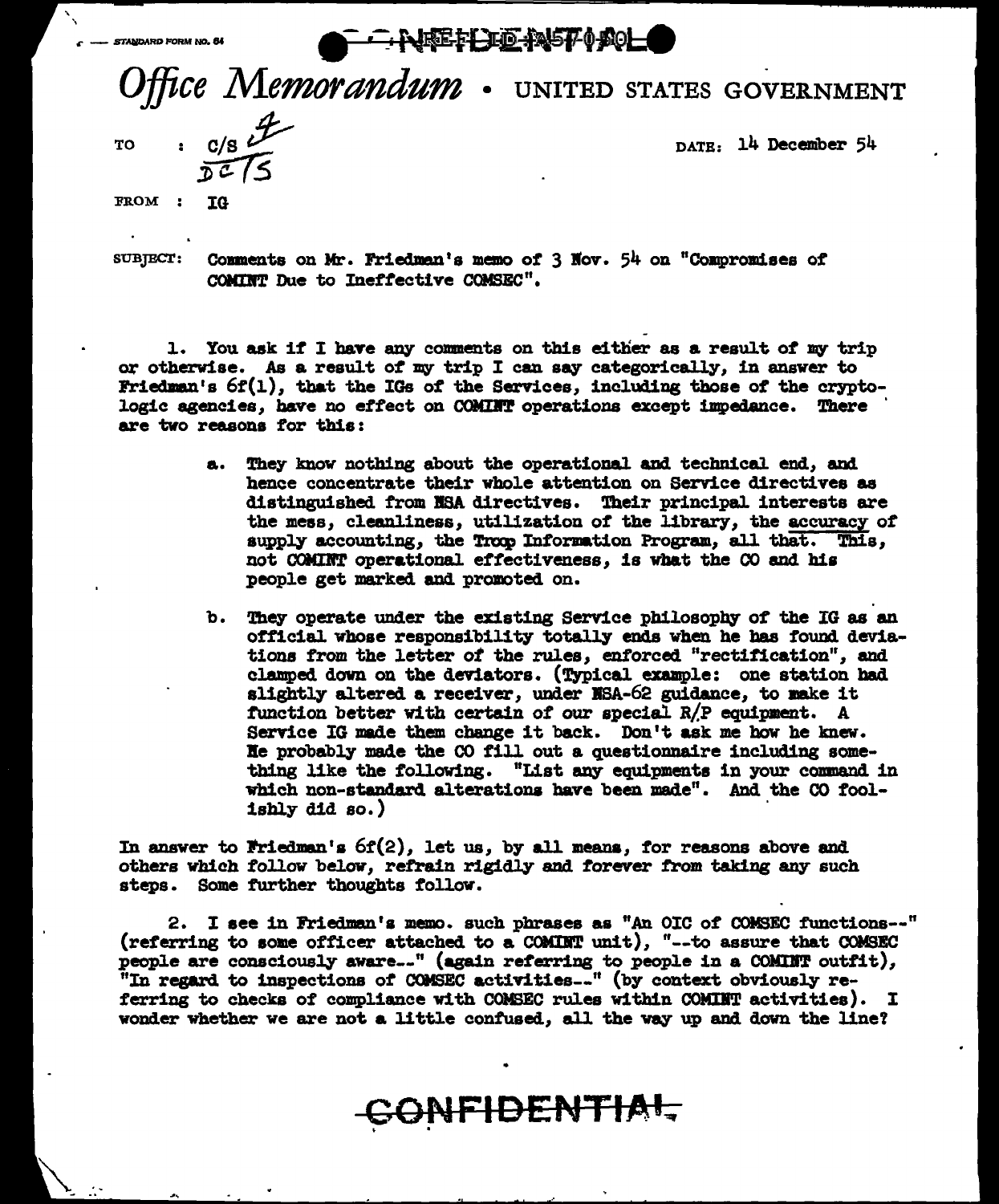

There are OICs of COMSEC activities in RBA-40; there is a COMSEC activity at Vint Hill, another at Kelly AFB; there are various COMSEC activities run by the Services, which monitor our own communications and advise the commanders they serve accordingly; every one of the Services' crypto-repair facilities performs COMSEC functions. But nowhere else in the Services are there any COMSEC functions, or COMSEC activities, or OICa thereof; there are only communications activities, part of whose duty is to use properly the devices and rules of COMSEC as one of the tools with which they communicate. A cryptocenter boss isn't the OIC of a "COMSEC activity" any more than a destroyer navigator is an ephemerist, or a cruiser gunnery officer the chief of an ordnance outfit. I implied above that "we" might be confused, and I said "we" advisedly, not meaning Friedman as an individual. Our confusion, I believe, is apparent in the place that we give NSA-40 in the crypto-security of COMINT communications. I suggest that the crypto security of COMINT communications is, under the Director, Enderlin's business, and the business of the cos of the various stations, assisted by their communicators; and that  $40$  should have exactly the same place in this that he has in the communications of CINCPAC with his ships, CG 7th Army with his tanks, and SAC with his B47s, that is, a provider of means and an expert advisor (and one that Enderlin is lucky to have so convenient, but who is, nevertheless, in the business on call by Enderlin, not otherwise).

3. Now getting back to the IG philosophy, who should inspect to see whether a certain NSA Branch is keeping its WD80 cards up to date? Why the Division Chief', the Office Cbief', the appropriate Deputy Director, and the Director, all. assisted by PERS, *o'l* course! Who should inspect the Branch's supply records? The same line officials, assisted by NSA-17. Who its security? The same, with Reynolds's boys as the experts this time. Who should inspect a station's training in and compliance with COMSEC rules? The same people who should inspect its communications; viz, the  $\infty$ , his  $\infty$ , his  $\infty$ , and maybe DIRNSA, each and every one assisted by his expert on the subject, his Communicator. What place has the IG in this? A good question, deserving a paragraph of its own.

4. A primary duty of Command is inspection, and Staff is Command's resource for the purpose; in fact I may say that inspection, determining the extent to which plans and policies and orders are being executed, is Staff's "other" big job, the first being, of course, to formulate the plans, policies, and orders. Certainly it follows that each element of Staff should inspect the details in which it is the expert, and the Staff is actually so charged in all of the manuals, industrial as well as military. What, then, is left for an entity whose stated duty is inspection and nothing but inspection? There are only two things to be inspected - - orders and performance. Since performance is already taken care of, the only thing left for an exclusive inspecting entity to inspect is orders; this means that the IG's real duty

## **CONFIDENTIAL**